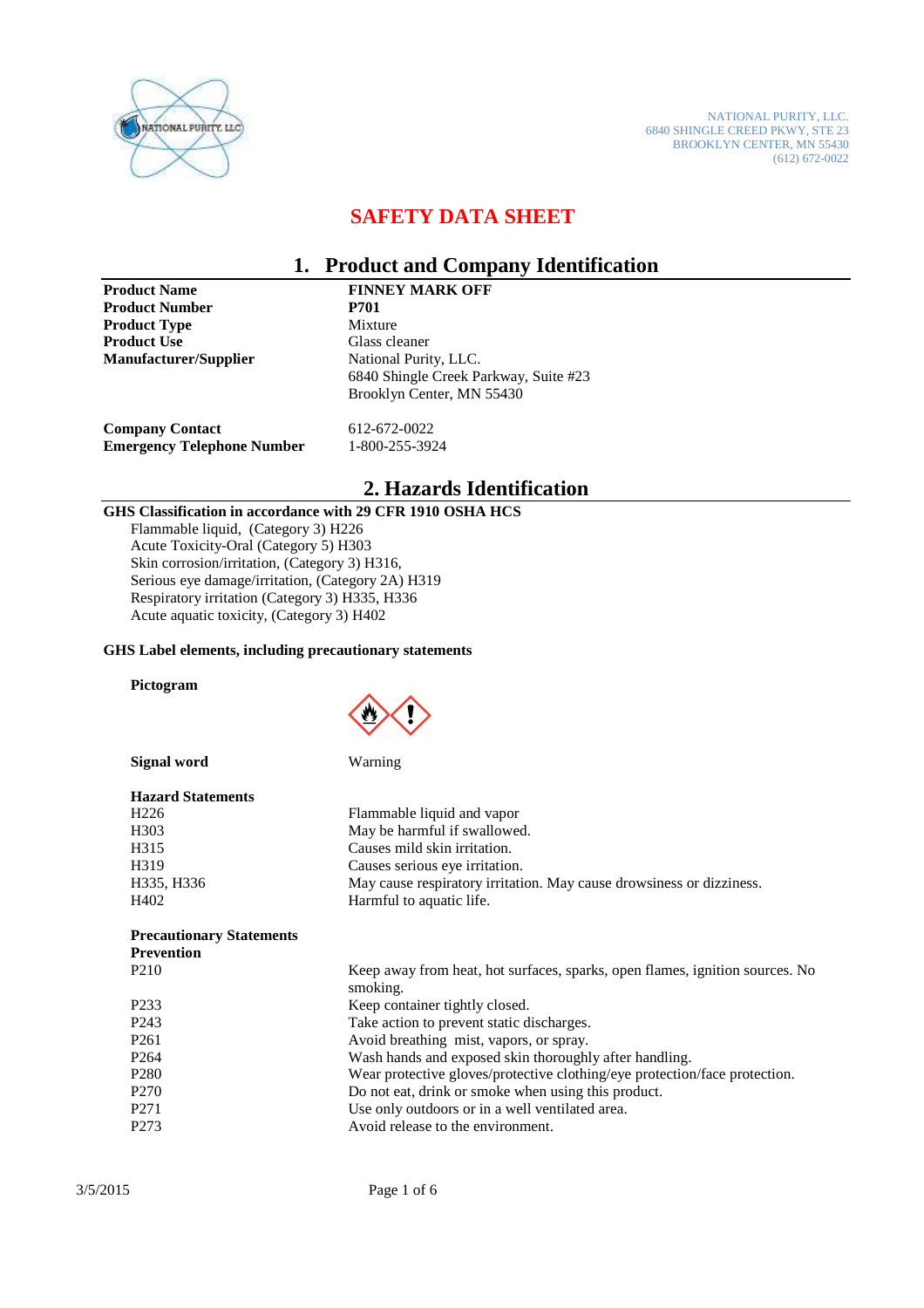

| <b>Response</b>           |                                                                                 |  |
|---------------------------|---------------------------------------------------------------------------------|--|
| $P370 + P378$             | In case of fire, use water spray, dry chemical or carbon dioxide to extinguish. |  |
| $P301 + P312$             | IF SWALLOWED, rinse mouth with water, DO NOT INDUCE VOMITING.                   |  |
|                           | Call a POISON CENTER/doctor if feeling unwell.                                  |  |
| $P303+361+P353+P363+P312$ | IF ON SKIN, immediately take off all contaminated clothing. Rinse skin with     |  |
|                           | water or shower if appropriate. Wash contaminated clothing before reuse.        |  |
|                           | Call a POISON CENTER/doctor if irritation persists.                             |  |
| $P305 + P351 + P338$      | IF IN EYES, rinse cautiously for several minutes. Remove contact lenses if      |  |
|                           | present. Continue rinsing                                                       |  |
| $P337 + P313$             | If eye irritation persists: Get medical advice/attention.                       |  |
| $P304 + P340$             | IF INHALED: remove person to fresh air and keep comfortable for breathing.      |  |
| P312                      | Call a POISON CENTER/doctor if experiencing difficulty breathing or feeling     |  |
|                           | unwell.                                                                         |  |
| <b>Storage/Disposal</b>   |                                                                                 |  |
| P403+P233+P235            | Store in a well ventilated place. Keep cool. Keep container tightly closed.     |  |
| P <sub>405</sub>          | Store locked up.                                                                |  |
| P <sub>501</sub>          | Dispose of contents/container in accordance with local, state and federal       |  |
|                           | regulations.                                                                    |  |
|                           |                                                                                 |  |

### .**3. Composition/Information on Ingredients**

The criteria for listing components in this section are: Ingredients that meet the criteria for carcinogenic, toxic to reproduction, or specific target organ toxicity and components otherwise considered hazardous according to OSHA which exceed the cut off limits for SDS specified by the criteria for mixtures are listed . Non hazardous components are not listed. This is not a composition disclosure. Exact percentages are considered proprietary and a trade secret.

| <b>Hazardous Components</b>    | CAS#      | <b>Classification</b>                                                       | $\frac{6}{6}$ |
|--------------------------------|-----------|-----------------------------------------------------------------------------|---------------|
| Isopropyl alcohol              | $67-63-0$ | H <sub>226</sub> . H <sub>319</sub> . H <sub>336</sub>                      | 10-20%        |
| Propylene glycol n butyl ether | 5131-66-8 | H <sub>226</sub> , H <sub>303</sub> , H <sub>316</sub> , H <sub>320</sub> , | 10-20%        |
| N-methylpyrrolidone            | 872-50-4  | H316, H320                                                                  | $5-10%$       |
|                                |           |                                                                             |               |

### **4. First Aid Measures**

| <b>Description of First Aid Procedures</b><br><b>General Advice</b> | Consult a physician. Show this SDS to the doctor.                                         |  |
|---------------------------------------------------------------------|-------------------------------------------------------------------------------------------|--|
| In Case of Eye Contact                                              | Flush with cool running water for 15 minutes. Remove contact lenses if possible.          |  |
|                                                                     | Get medical attention.                                                                    |  |
| In Case of Skin Contact                                             | Flush with cool water. If irritation occurs, get medical attention.                       |  |
| If Ingested                                                         | Rinse mouth. Do not induce vomiting. Obtain immediate medical                             |  |
|                                                                     | attention. Never give anything by mouth to an unconscious person.                         |  |
| If Inhaled                                                          | Move person to fresh air. If breathing difficulty persists, consult a physician.          |  |
| <b>Notes to Physician</b>                                           | Symptoms may be delayed.                                                                  |  |
| <b>General advice</b>                                               | Seek medical attention if feeling unwell. Show the SDS to the physician in<br>attendance. |  |
|                                                                     |                                                                                           |  |

### **5. Fire-fighting Measures**

| <b>Flammable properties</b>            | Flammable.                                                                      |
|----------------------------------------|---------------------------------------------------------------------------------|
| <b>Extinguishing media</b>             | Dry chemical. Carbon dioxide, foam.                                             |
| <b>Protection of firefighters</b>      | Firefighters should wear protective clothing including self contained breathing |
|                                        | apparatus.                                                                      |
| <b>Hazardous combustion products</b>   | May include and not limited to oxides of carbon, and nitrogen.                  |
| <b>Unusual Fire, Explosion hazards</b> | Containers may melt or rupture from heat of fire.                               |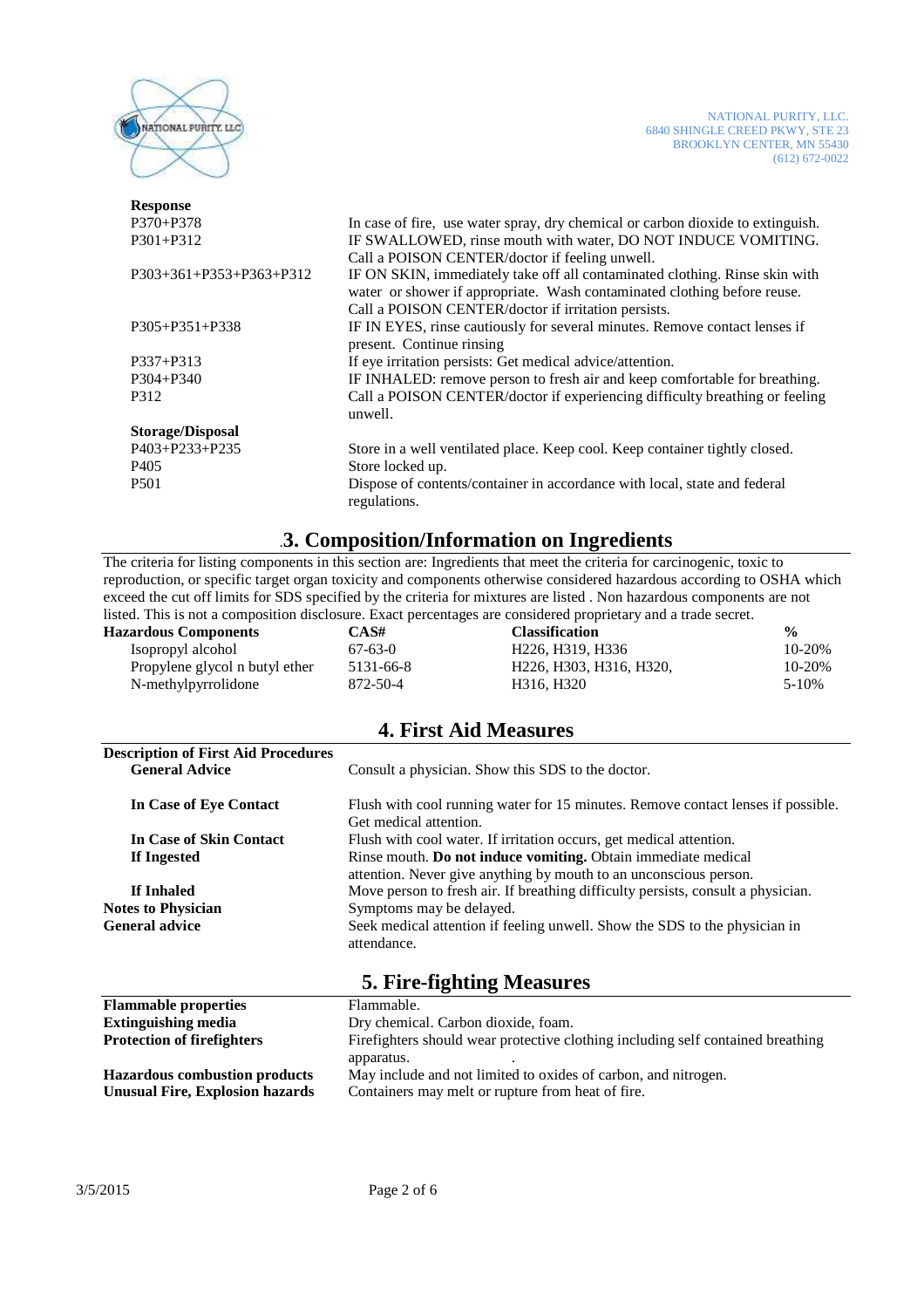

| <b>6. Accidental Release Measures</b> |                                                                                                                                                                                                                                                                                                                                                                                                                                                                                              |  |  |  |
|---------------------------------------|----------------------------------------------------------------------------------------------------------------------------------------------------------------------------------------------------------------------------------------------------------------------------------------------------------------------------------------------------------------------------------------------------------------------------------------------------------------------------------------------|--|--|--|
| <b>Personal precautions</b>           | Keep unnecessary personal away. Do not touch or walk through spilled material.<br>Do not touch damaged containers or spilled containers unless wearing protective<br>Clothing.                                                                                                                                                                                                                                                                                                               |  |  |  |
| <b>Methods for containment</b>        | Prevent entry into waterways, sewers.                                                                                                                                                                                                                                                                                                                                                                                                                                                        |  |  |  |
| <b>Methods for cleaning up</b>        | Before attempting clean up, refer to hazard data given above. Small spills may be<br>mopped up placed in a container for disposal.<br>Large spills: dike with suitable material and prevent discharge into waterways.<br>Spill may be absorbed with non reactive material and placed in a suitable<br>container for disposal. Residues can be rinsed with water and passed to sanitary<br>sewer. Dispose of contents/containers in accordance with local, state, and federal<br>regulations. |  |  |  |
| 7. Handling and Storage               |                                                                                                                                                                                                                                                                                                                                                                                                                                                                                              |  |  |  |
| <b>Precautions for Safe Handling</b>  | Use good industrial hygiene practices when handling this material. Wash<br>contaminated clothing before reuse.                                                                                                                                                                                                                                                                                                                                                                               |  |  |  |
| <b>Conditions for Safe Storage</b>    | Keep container closed when not in use. Keep out of reach of children. Store in                                                                                                                                                                                                                                                                                                                                                                                                               |  |  |  |

# cool dry place.

## **8. Exposure Controls and Personal Protection**

| <b>Exposure Limits</b>                |                                                                                  |                                        |                  |
|---------------------------------------|----------------------------------------------------------------------------------|----------------------------------------|------------------|
| <b>Ingredients</b>                    | CAS#                                                                             | <b>OSHA PEL</b>                        | <b>ACGIH TLV</b> |
| Isopropyl alcohol                     | $67-63-0$                                                                        | 400 ppm TWA, 980 mg/m <sup>3</sup> PEL | Not available    |
| Propylene glycol n butyl ether        | 5131-66-8                                                                        | Not available                          | Not available    |
| N-methylpyrrolidone                   | 872-50-4                                                                         | 309 mg/m <sup>3</sup> STEL             | Not available    |
| <b>Engineering controls</b>           | Exhaust ventilation recommended                                                  |                                        |                  |
| Personal protective equipment         |                                                                                  |                                        |                  |
| <b>Eye/Face protection</b>            | Wear goggles or safety glasses with side shields if splash conditions exist.     |                                        |                  |
| <b>Hand protection</b>                | Not generally required in normal use.                                            |                                        |                  |
| Skin and body                         | Not generally required in normal use.                                            |                                        |                  |
| <b>Respiratory protection</b>         | Use a NIOSH approved respirator when exposure guidelines are                     |                                        |                  |
|                                       | exceeded.                                                                        |                                        |                  |
| <b>General hygiene considerations</b> | Handle in accordance with good industrial hygiene practices. Do not eat or drink |                                        |                  |
|                                       | when using product. Wash hands well before breaks and immediately after          |                                        |                  |
|                                       | handling the product.                                                            |                                        |                  |

## **9. Physical and Chemical Properties**

| Information on basic physical and chemical properties |                            |  |
|-------------------------------------------------------|----------------------------|--|
| Appearance/form                                       | Clear liquid               |  |
| Color                                                 | Colorless                  |  |
| Odor                                                  | Alcohol                    |  |
| <b>Odor threshold</b>                                 | Not established            |  |
| рH                                                    | $7.3 - 7.7$ (concentrate)  |  |
| Melting/freezing point                                | Not established            |  |
| <b>Initial Boiling point</b>                          | ≈200° F. (93° C.)          |  |
| <b>Flash point</b>                                    | 82° F. (28° C.) Estimated. |  |
| <b>Evaporation rate</b>                               | Not established            |  |
| <b>Flammability</b>                                   | Flammable                  |  |
| <b>Upper/lower flammability or</b>                    | Not established            |  |
| <b>Explosive limits</b>                               | Not established            |  |
| Vapor pressure                                        | Not established            |  |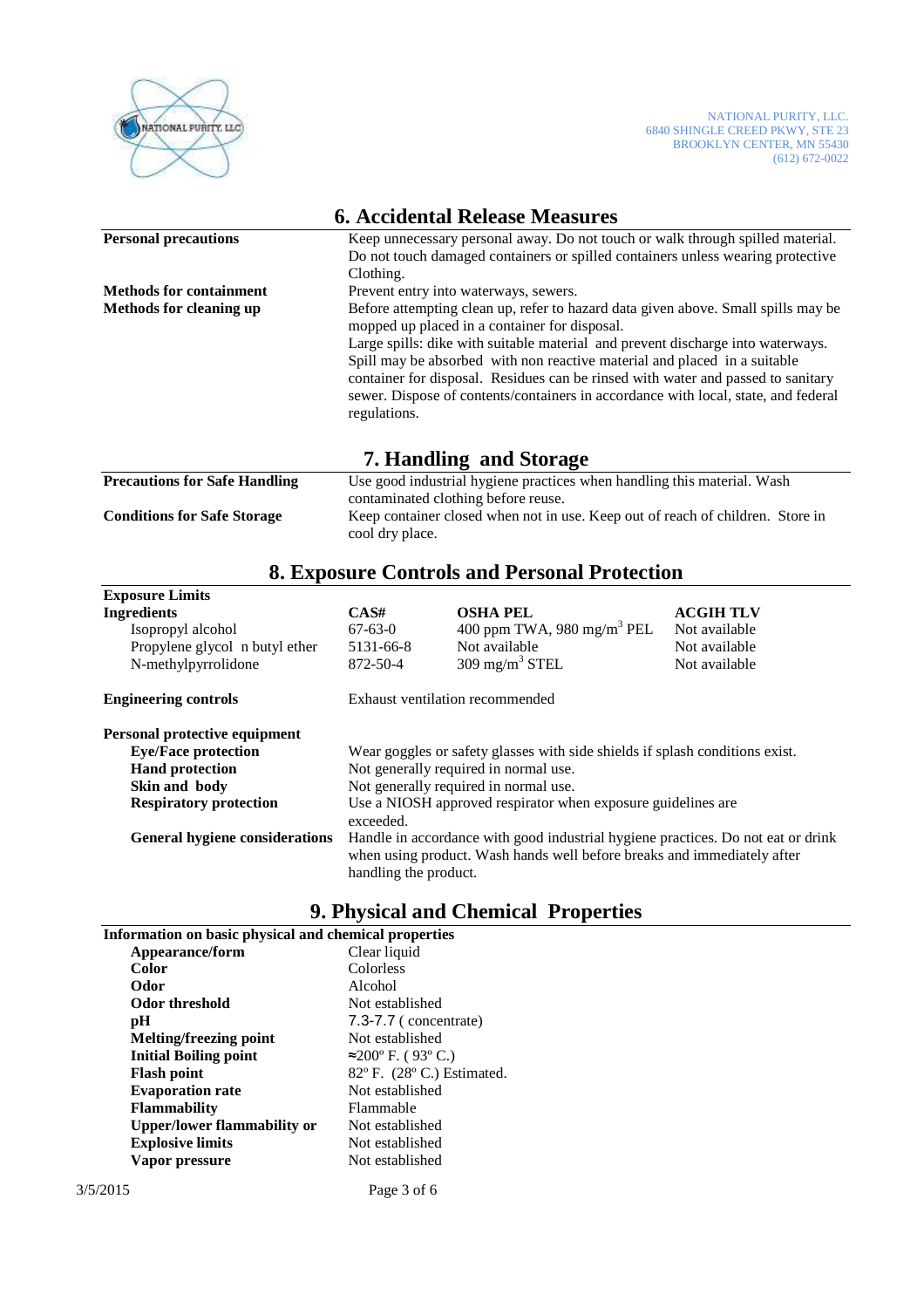

NATIONAL PURITY, LLC. 6840 SHINGLE CREED PKWY, STE 23 BROOKLYN CENTER, MN 55430  $(612) 672-0022$ 

**Vapor density** 2.1 **Specific gravity/density** 0.98-1.00 **Solubility in water** Complete **VOC**  $\approx$  32%  $\%$  Volatile  $\approx 93\%$ **Other Safety Information** 

### **10. Stability and Reactivity**

| <b>Reactivity</b>                       | Not reactive under normal use.                                                                                                                |
|-----------------------------------------|-----------------------------------------------------------------------------------------------------------------------------------------------|
| <b>Chemical Stability</b>               | Stable under normal storage conditions.                                                                                                       |
| <b>Hazardous reactions</b>              | None known.                                                                                                                                   |
| <b>Conditions to avoid</b>              | Do not mix with other chemicals. Avoid sources of heat.                                                                                       |
| Incompatible materials                  | Strong acids, strong oxidizing agents.                                                                                                        |
| <b>Hazardous decomposition products</b> | May include but not limited to oxides of carbon, and nitrogen. Glycol ethers tend<br>to form explosive peroxides on prolonged exposure to air |
| <b>Hazardous polymerization</b>         | Will not occur                                                                                                                                |

# **11. Toxicological Information**

### **Ingredients LC50**  Isopropyl alcohol 16000 ppm (inhalation rat- 8 hours) Propylene glycol n butyl ether 600 ppm (inhalation rat- 7 hours, 31 days) no ill effects. N-methylpyrrolidone  $> 5.1$  mg/l (inhalation rat- 4 hours) **Ingredients LD50**  Isopropyl alcohol 5,045 mg/kg (Oral-rat), 12,800 mg/kg (Dermal-rabbit) Propylene glycol n butyl ether 5230 mg/kg (Oral-rat), > 2000 mg/kg (Dermal-rabbit) N-methylpyrrolidone 3914 mg/kg (Oral-rat), 8,000 mg/kg (Drmal-rabbit) **Effects of acute exposure Eye** Will cause serious eye irritation. **Skin Will cause mild skin irritation. Ingestion** Harmful if swallowed. May cause irritation to mouth, throat and stomach.<br> **Inhalation** May cause irritation of respiratory tract. May cause drowsiness or dizzines **Inhalation** May cause irritation of respiratory tract. May cause drowsiness or dizziness. **Sensitization** Not known. **Chronic effects of short and long** Prolonged exposure to skin may cause drying, defatting and irritation.  **Term exposure Carcinogenicity** Does not contain ingredients considered carcinogenic by NTP, IARC, or OSHA. **Mutagenicity** No data available. **Reproductive effects** No data available. **Teratogenicity** No data available **12. Ecological Information Eco-toxicity** Ecological effects for this product have not been analyzed. However, if spilled this product and any contaminated soil may be harmful to aquatic life. **Environmental effects** No data available

**Aquatic toxicity** Isopropyl alcohol LC50 Fathead minnow: 9,640 mg/l 24 hours EC50 Daphnia magna (water flea) 5,102 mg/l 24 hours EC50 Algae :  $> 1000$  mg/l 24 hours Propylene glycol n butyl ether LC50 Fish: 560-1000 mg/l 96 hours EC50 Daphnia Magna: > 2000 mg/l 48 hours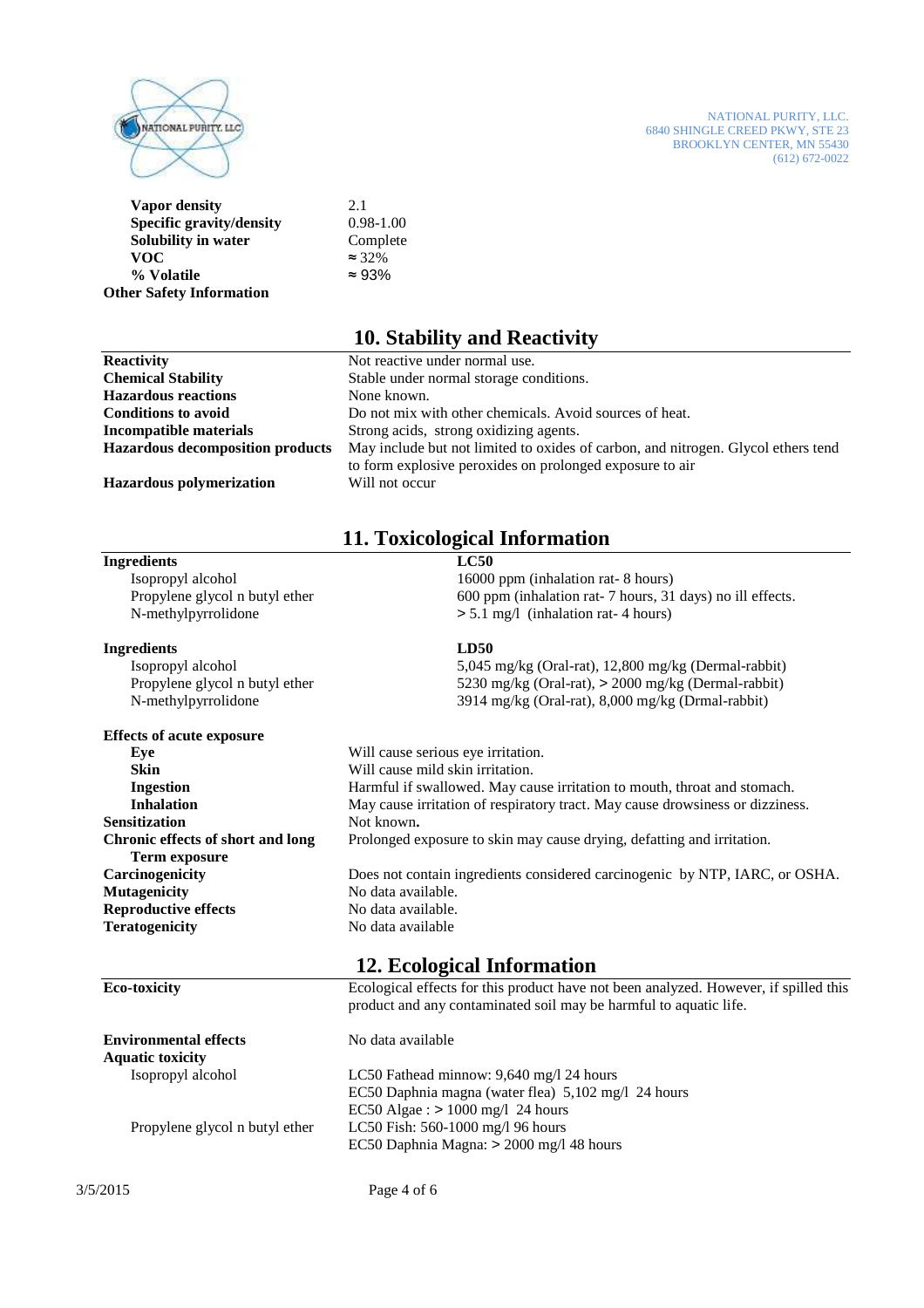

NATIONAL PURITY, LLC. 6840 SHINGLE CREED PKWY, STE 23 BROOKLYN CENTER, MN 55430 (612) 672-0022

 N-methylpyrrolidone LC50 Salmo Gairdneri: 3048 mg/l 96 hours EC50 Daphnia Magna: 4897 mg/l 48 hours EC50 Scenedesmus Subspicatus: > 500 mg/l

**Persistence and Degradability** No data available **Bioaccumulation/accumulation** Ingredients are not known bioaccumulators. **Partition coefficient** No data available **Mobility in environmental media** No data available **Chemical fate information** No data available **Other adverse effects** No data available

### **13. Disposal Considerations**

| <b>Waste codes</b>           | Not Available                                                           |
|------------------------------|-------------------------------------------------------------------------|
| <b>Disposal instructions</b> | Dispose in accordance with local, state, and federal regulations        |
| Wastes from residues/unused  | Containerize. Rinse area with water. Keep out of storm sewer/waterways. |
| product                      |                                                                         |
| Contaminated packaging       | Dispose in accordance with all applicable regulations.                  |
|                              |                                                                         |
|                              |                                                                         |

### **14. Transport Information**

| <b>Basic shipping requirements:</b>       |                                                                                                                                                                                                    |                        |  |
|-------------------------------------------|----------------------------------------------------------------------------------------------------------------------------------------------------------------------------------------------------|------------------------|--|
| Proper shipping name                      | Flammable liquid, n.o.s. (contains isopropyl alcohol, propylene glycol n butyl<br>ether), 3, UN1993, PG III                                                                                        |                        |  |
| <b>Hazard class</b>                       | 3                                                                                                                                                                                                  |                        |  |
| <b>UN</b> number                          | UN1993                                                                                                                                                                                             |                        |  |
| Packing group                             | PG III                                                                                                                                                                                             |                        |  |
| <b>Packaging exceptions</b>               | 49CFR173.150 Limited quantities                                                                                                                                                                    |                        |  |
| <b>Special provisions</b>                 |                                                                                                                                                                                                    |                        |  |
|                                           | 15. Regulatory Information                                                                                                                                                                         |                        |  |
| <b>U.S federal regulations</b>            | This product has been classified in accordance with the Occupational Safety and<br>Health Administration hazard criteria and the SDS contains all of the<br>information required by OSHA. HCS 2012 |                        |  |
| <b>TSCA</b>                               | All ingredients are listed on the Toxic Substances Control Act or are exempt from<br>listing.                                                                                                      |                        |  |
| <b>SARA Title III Section 311&amp;312</b> | Immediate (Acute) Health Hazard                                                                                                                                                                    |                        |  |
| <b>SARA Title III Section 313</b>         | Product does contain substances on the list of Toxic Chemicals per 40CFR372                                                                                                                        |                        |  |
|                                           | Isopropyl alcohol,                                                                                                                                                                                 |                        |  |
| <b>California Proposition 65</b>          | This product does not contain chemicals known to the State of                                                                                                                                      |                        |  |
|                                           | California to cause cancer.                                                                                                                                                                        |                        |  |
| <b>States Right to Know</b>               | Reportable chemicals:                                                                                                                                                                              |                        |  |
|                                           | Isopropyl alcohol                                                                                                                                                                                  |                        |  |
| <b>Inventory Status</b>                   |                                                                                                                                                                                                    |                        |  |
| <b>Countries</b>                          | <b>Inventory Name</b>                                                                                                                                                                              | On Inventory (Yes/No)* |  |
| U.S.                                      | <b>CIL</b>                                                                                                                                                                                         | Yes                    |  |
| Canada                                    | <b>DSL</b>                                                                                                                                                                                         | Yes                    |  |

• A "Yes" indicates that all of the components of this product comply with the inventory requirements administered by the governing country(s) listed.